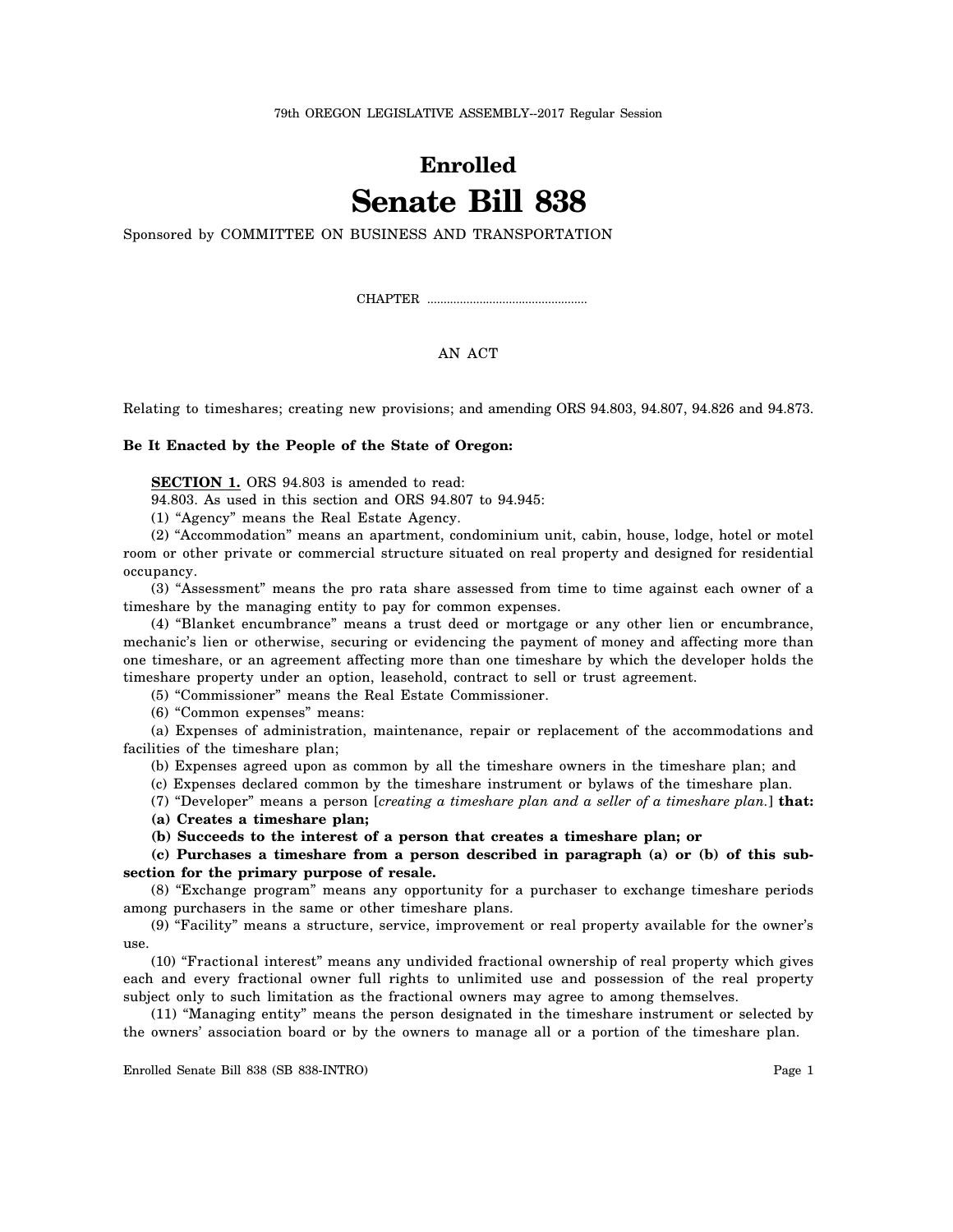(12) "Negotiate" means any activity preliminary to the execution of a binding agreement for the sale of a timeshare, including but not limited to advertising, solicitation and promotion of the sale of the timeshare.

(13) "Offering" means any advertisement, inducement, solicitation or attempt to encourage a person to acquire a timeshare, other than as a security for an obligation. An advertisement in a newspaper or other periodical of general circulation, or in any broadcast medium to the general public, of a timeshare in property located outside this state is not an offering if the advertisement states that the offering is valid only if made in compliance with the law of the jurisdiction in which the offer is disseminated.

(14) "Owner" means a person, other than the developer, to whom a timeshare has been conveyed other than as security for an obligation.

(15) "Project" means real property subject to a timeshare instrument. A project may include accommodations that are not timeshare accommodations.

(16) "Purchaser" means any person, other than a developer, who by voluntary transfer acquires an interest in a timeshare other than as security for an obligation.

(17) "Sale" means a transaction that conveys a timeshare other than as security for an obligation, including, but not limited to a lease or assignment.

[*(18) "Seller" means a person who offers a timeshare for sale to the public. "Seller" does not include a person who acquired a timeshare for the person's own use and later offers it for resale.*]

[*(19)*] **(18)** "Timeshare" means a timeshare estate or a timeshare license.

[*(20)*] **(19)** "Timeshare agreement" means an agreement conferring the rights and obligations of the timeshare plan on a purchaser including but not limited to a deed, lease and vacation license.

[*(21)*] **(20)** "Timeshare estate" means a right to occupy an accommodation during five or more separated timeshare periods over a period of at least five years, including renewal options, coupled with a freehold estate or an estate for years in the timeshare property.

[*(22)*] **(21)** "Timeshare instrument" means a document creating or regulating timeshares.

[*(23)*] **(22)** "Timeshare license" means a right to occupy an accommodation during five or more separated timeshare periods over a period of more than three years, including renewal options, not coupled with a freehold estate or an estate for years.

[*(24)*] **(23)** "Timeshare period" means the period of time when an owner is entitled to possess and occupy accommodations or facilities of a timeshare plan.

[*(25)*] **(24)** "Timeshare plan" means an arrangement, whether by membership, agreement, tenancy in common, sale, lease, deed, rental agreement, license, right to use agreement or otherwise, in which an owner receives a timeshare estate or a timeshare license and the right to use accommodations and facilities that are part of the timeshare property. A timeshare plan does not include an exchange program.

[*(26)*] **(25)** "Timeshare property" means one or more accommodations subject to the same timeshare instrument and any other real estate or rights appurtenant to those accommodations.

**SECTION 2.** ORS 94.807 is amended to read:

94.807. ORS 94.803, 94.806, 94.811 to 94.863 and 94.869 to 94.945 do not apply to:

(1) Any timeshare plan for which the developer has complied with the requirements of ORS 92.305 to 92.495 or 100.005 to 100.910 before July 28, 1983.

(2) Any timeshare plan for which the developer has complied with all applicable local regulations and has submitted a completed filing under ORS 92.305 to 92.495 or 100.005 to 100.910 before July 28, 1983.

(3) Any subsequent phase or stage of a timeshare plan described in subsection (1) or (2) of this section that has complied with the applicable requirements of ORS chapter 92 and this chapter in effect prior to July 28, 1983. However, the developer of the phase or stage must comply with the cancellation provisions of ORS 94.836 and 94.839.

(4) Subdivided land as defined by ORS 92.305, a planned community as defined by ORS 94.550 and a condominium subject to ORS 100.005 to 100.910 that does not involve a timeshare plan.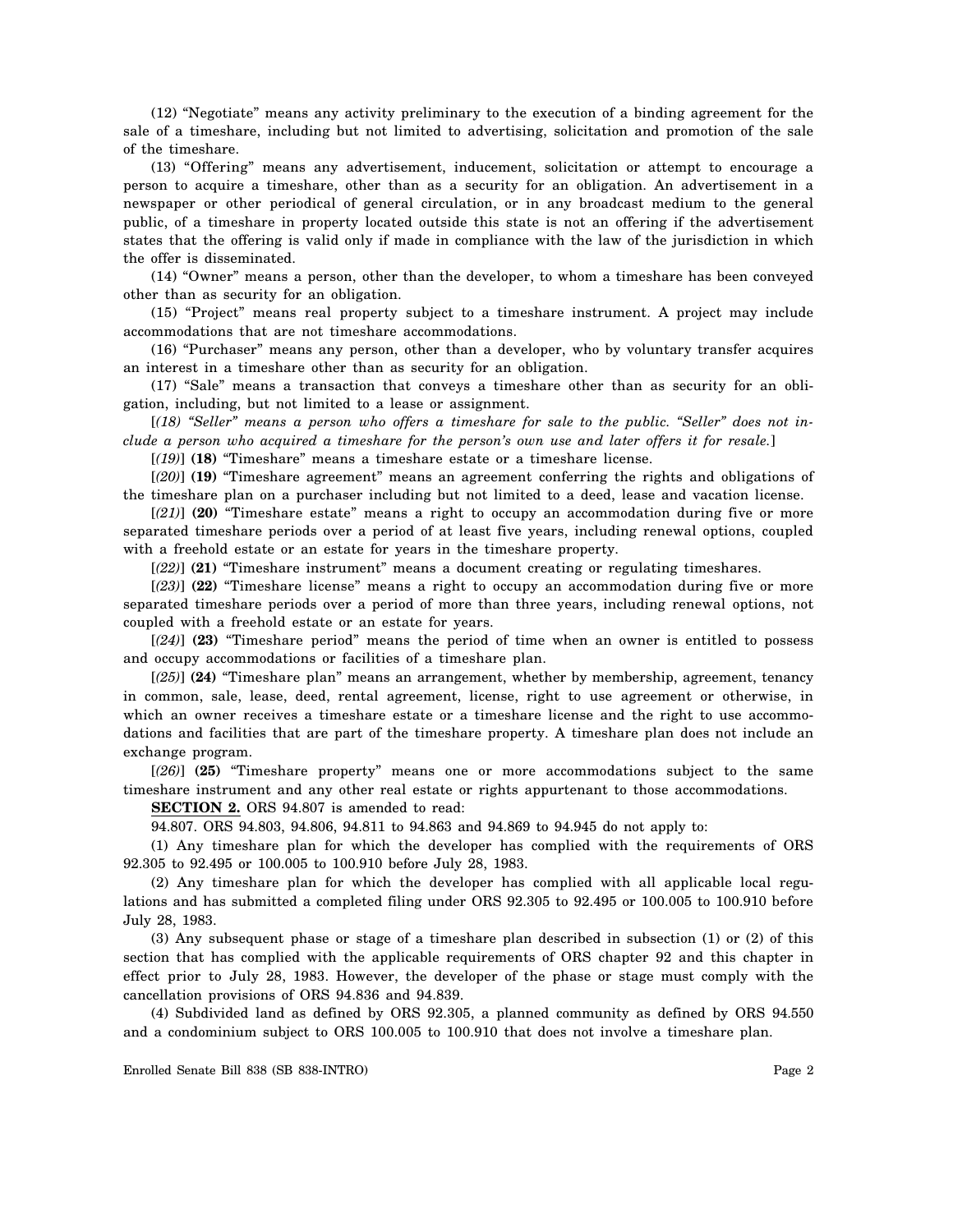(5) Subdivided land as defined by ORS 92.305, a planned community as defined by ORS 94.550 and a condominium subject to ORS 100.005 to 100.910, that involves a timeshare plan to the extent of the nontimeshare aspects of the development. The developer of such a development must comply with the applicable requirements of ORS chapter 92 and this chapter in addition to ORS 94.803, 94.806 and 94.811 to 94.945.

(6) Any transaction normal and customary in the hotel and motel business involving the acceptance of advance reservations which are not entered into for the purpose of evading the provisions of ORS 92.325, 94.570, 94.803 to 94.945, 100.005, 100.105, 100.200, 100.450 and 696.490.

(7) The offering, sale or transfer of a fractional interest or a timeshare in a timeshare plan comprised of 12 timeshares or less unless the Real Estate Commissioner determines that the developer is attempting by a common scheme or course of development to evade the provisions of ORS 92.325, 94.570, 94.803 to 94.945, 100.005, 100.105, 100.200, 100.450 and 696.490.

(8) The transfer of a timeshare by**:** [*reason of a foreclosure action, by deed in lieu of foreclosure, by gift or by devise, descent or distribution or transfer to an inter vivos trust that is not made to evade ORS 94.803 and 94.807 to 94.945.*]

**(a) Reason of a foreclosure action;**

**(b) Deed in lieu of foreclosure;**

**(c) Gift;**

**(d) Devise, descent or distribution or transfer to an inter vivos trust that is not made to evade ORS 94.803 and 94.807 to 94.945;**

**(e) A person, other than a developer, that acquired the timeshare in the manner described in paragraph (a) or (b) of this subsection; or**

**(f) A person, other than a developer, who previously acquired the timeshare for personal use.**

(9) The offering, sale or transfer of a membership or interest in a recreational vehicle park or campground that provides no right to use or occupy a residential dwelling structure in the project overnight.

(10) The offering, sale or transfer of a membership or interest entitling the purchaser to a timeshare in personal property, including but not limited to an airplane, boat or recreational vehicle.

(11) The offering, sale or transfer of a membership or interest entitling the purchaser to use real property and facilities without overnight use for dwelling purposes, including but not limited to commercial office, retail or similar space and golf, tennis or athletic clubs.

**SECTION 3.** ORS 94.826 is amended to read:

94.826. (1) A [*seller*] **developer** offering an exchange program to a purchaser in conjunction with a timeshare plan shall provide written information to the purchaser about the exchange program.

(2) The exchange program information to be provided to the purchaser shall be established by rule by the Real Estate Commissioner and shall include at least:

(a) The name and address of the exchange company;

(b) Whether or not the purchaser's participation in the exchange program is dependent upon the timeshare plan's continued affiliation with the exchange program;

(c) Whether or not the purchaser's participation in the exchange program is voluntary;

(d) A complete and accurate description of the terms and conditions of the purchaser's contractual relationship with the exchange program, and the procedure for modifying the exchange program contract;

(e) The procedure to qualify for and effectuate an exchange;

(f) A description of any limitation, restriction or priority system employed in the operation of the exchange program;

(g) The circumstances under which a purchaser may lose the use and occupancy of the purchaser's accommodation in any properly applied for exchange through the exchange program;

(h) Any fee for participation in the exchange program; and

Enrolled Senate Bill 838 (SB 838-INTRO) Page 3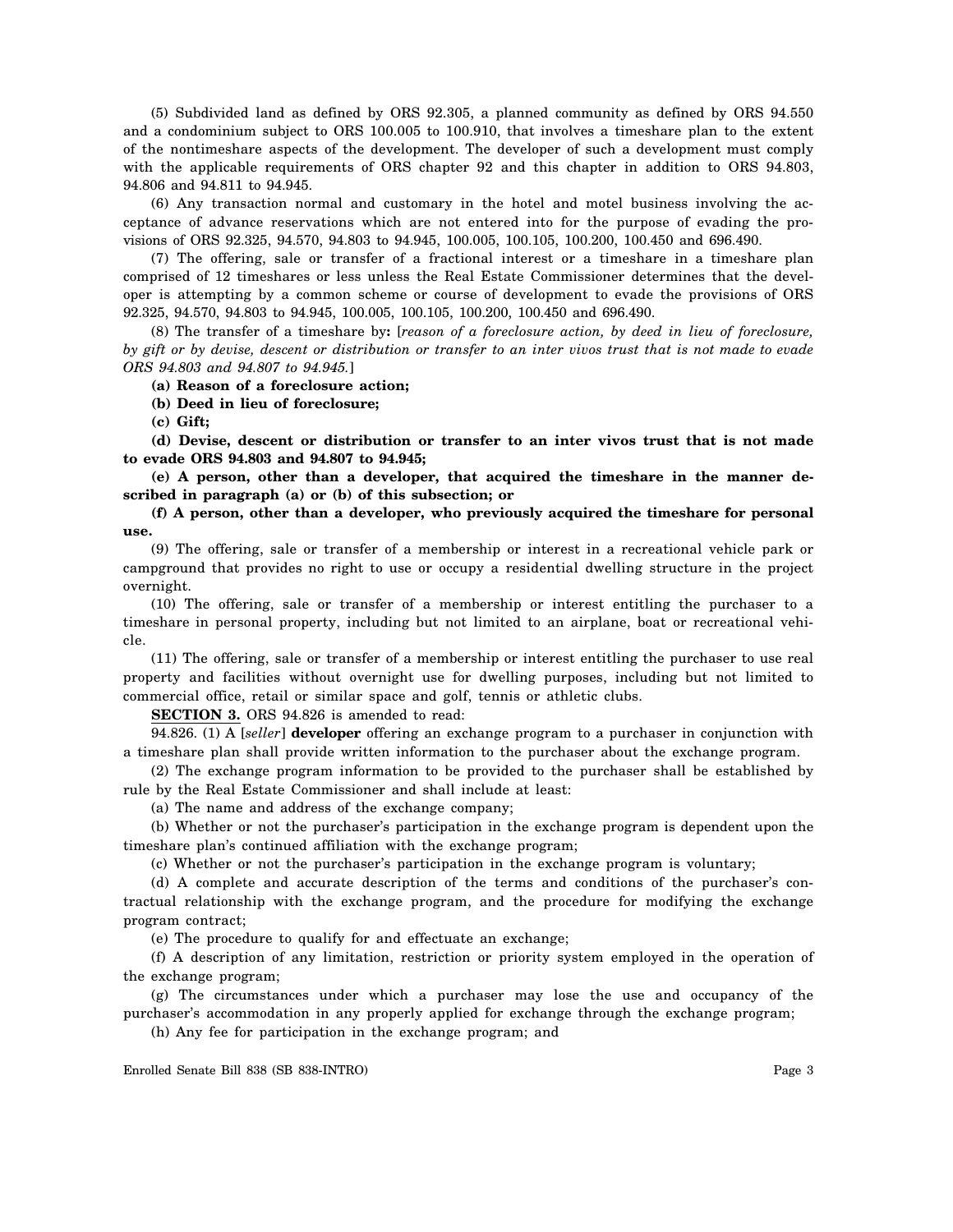(i) Any other information material to the exchange program which, by omission, tends to make the information otherwise disclosed misleading.

(3) The exchange program information shall be in addition to the information found in the public report required under ORS 94.828 (1), (2) and (4) and must be provided to the purchaser before a contract may be executed between the purchaser and the company offering the exchange program.

(4) An exchange company offering an exchange program to purchasers in Oregon shall file the information required in subsection (2) of this section annually with the commissioner.

(5) Only a timeshare owner and a developer [*other than a seller*] may participate in an exchange program.

**SECTION 4.** ORS 94.873 is amended to read:

94.873. (1) All funds, negotiable instruments, purchase money agreements and credit card authorizations and proceeds thereof received in this state by a developer from or on behalf of a purchaser or prospective purchaser in connection with the purchase or reservation of a timeshare must be placed in an escrow account with an escrow agent authorized under ORS 94.881 or the trustee of a lien payment trust established under ORS 94.890.

(2) The establishment of an escrow account under subsection (1) of this section shall be by written agreement between the developer and the escrow agent. The escrow agreement must provide for the handling of a purchaser's funds, negotiable instruments, purchase money agreements and credit card authorizations and proceeds as required by ORS 94.873 to 94.905.

(3) A purchaser's funds, negotiable instruments, purchase money agreements, credit card authorizations and any proceeds may be released from escrow without a closing only as follows:

(a) If the purchaser gives a valid notice of cancellation under ORS 94.836, to the purchaser within 15 days after the notice of cancellation is received.

(b) If the purchaser or developer properly terminates a sales agreement under its terms or terminates a reservation agreement, to the purchaser or developer according to the terms of the sales agreement or reservation agreement.

(c) If the purchaser or developer defaults in performing an obligation under the sales agreement, to the purchaser or developer according to the terms of the sales agreement.

(4) After an escrow closing for the sale of a timeshare, a purchaser's funds, negotiable instruments, purchase money agreements and credit card authorizations and proceeds shall be delivered by the escrow agent:

(a) To the trustee of a lien payment trust established under ORS 94.890 to protect the purchaser from any blanket encumbrance.

(b) As provided by an alternative arrangement approved by the Real Estate Commissioner under ORS 94.900.

(c) To the [*seller*] **developer** if the timeshare is conveyed to the purchaser free and clear of any blanket encumbrance or as provided in ORS 94.876.

(5) Under no circumstances may the escrow agent release a purchaser's funds, negotiable instruments, purchase money agreements or credit card authorizations or proceeds from the escrow account to anyone except the purchaser until:

(a) The five-day cancellation period under ORS 94.836 expires as to the purchaser whose funds, instruments, agreements, authorizations or proceeds are being released;

(b) The escrow agent receives a written statement from the developer that no valid cancellation notice under ORS 94.836 has been received from the purchaser involved or from the purchaser that the purchaser has not given such a notice; and

(c) The escrow agent receives a written statement from the developer that no other cancellation notice was received during the five-day cancellation period from the purchaser involved.

(6) The purpose of any escrow established under this section shall be to protect a purchaser's right to a refund if the purchaser cancels the timeshare sales agreement during the five-day cancellation period under ORS 94.836, or if a prospective purchaser cancels a reservation agreement for the purchase of a timeshare.